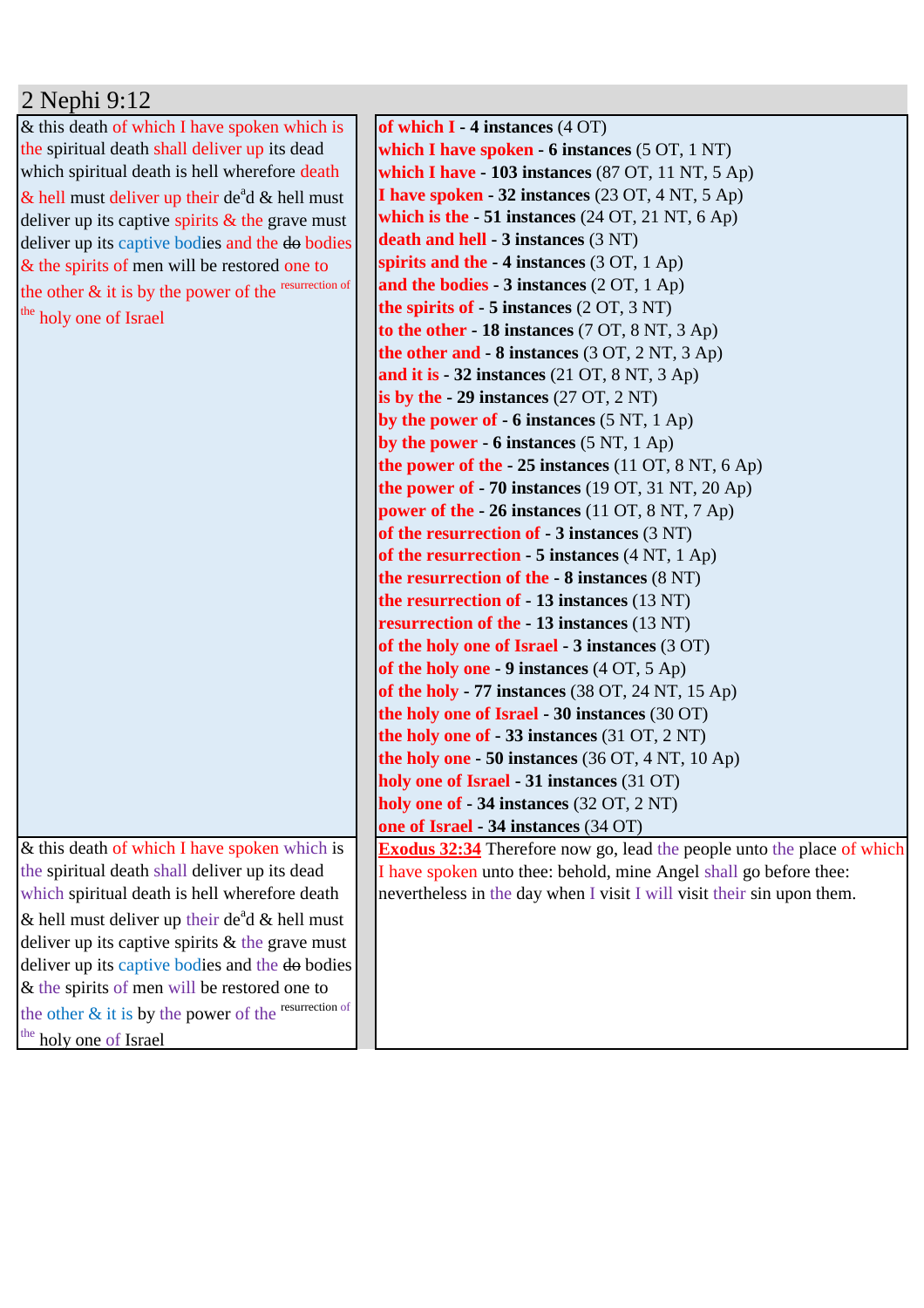| $\&$ this death of which I have spoken which is            | Psalm 119:57 CHETH. Thou art my portion, O LORD: I have said that               |
|------------------------------------------------------------|---------------------------------------------------------------------------------|
| the spiritual death shall deliver up its dead              | I would keep thy words.                                                         |
| which spiritual death is hell wherefore death              |                                                                                 |
| & hell must deliver up their de <sup>a</sup> d & hell must |                                                                                 |
| deliver up its captive spirits $\&$ the grave must         |                                                                                 |
| deliver up its captive bodies and the do bodies            |                                                                                 |
| $\&$ the spirits of men will be restored one to            |                                                                                 |
| the other & it is by the power of the resurrection of      |                                                                                 |
| the holy one of Israel                                     |                                                                                 |
| $\&$ this death of which I have spoken which is            | <b>Job 7:9</b> As the cloud is consumed and vanisheth away: so he that goeth    |
| the spiritual death shall deliver up its dead              | down to the grave shall come up no more.                                        |
| which spiritual death is hell wherefore death              |                                                                                 |
| & hell must deliver up their de <sup>a</sup> d & hell must |                                                                                 |
| deliver up its captive spirits $&$ the grave               |                                                                                 |
| must deliver up its captive bodies and the do-             |                                                                                 |
| bodies & the spirits of men will be restored               |                                                                                 |
| one to the other $&$ it is by the power of the             |                                                                                 |
| resurrection of the holy one of Israel                     |                                                                                 |
| $\&$ this death of which I have spoken which is            | 1 Esdras 6:26 And that the holy vessels of the house of the Lord, both of       |
| the spiritual death shall deliver up its dead              | gold and silver, that Nabuchodonosor took out of the house at Jerusalem,        |
| which spiritual death is hell wherefore death              | and brought to Babylon, should be restored to the house at Jerusalem,           |
| & hell must deliver up their de <sup>a</sup> d & hell must | and be set in the place where they were before.                                 |
| deliver up its captive spirits $\&$ the grave must         |                                                                                 |
| deliver up its captive bodies and the do bodies            |                                                                                 |
| $\&$ the spirits of men will be restored one to            |                                                                                 |
| the other & it is by the power of the resurrection of      |                                                                                 |
| the holy one of Israel                                     |                                                                                 |
| $\&$ this death of which I have spoken which is            | 2 Esdras 12:18 That after the time of that kingdom there shall arise great      |
| the spiritual death shall deliver up its dead              | strivings, and it shall stand in peril of failing: nevertheless it shall not    |
| which spiritual death is hell wherefore death              | then fall, but shall be restored again to his beginning.                        |
| & hell must deliver up their de <sup>a</sup> d & hell must |                                                                                 |
| deliver up its captive spirits $\&$ the grave must         |                                                                                 |
| deliver up its captive bodies and the do bodies            |                                                                                 |
| & the spirits of men will be restored one to               |                                                                                 |
| the other & it is by the power of the resurrection of      |                                                                                 |
| the<br>holy one of Israel                                  |                                                                                 |
| & this death of which I have spoken which is               | <b>Deuteronomy 28:64</b> And the LORD shall scatter thee among all people,      |
| the spiritual death shall deliver up its dead              | from the one end of the earth even <b>unto the other</b> ; and there thou shalt |
| which spiritual death is hell wherefore death              | serve other gods, which neither thou nor thy fathers have known, even           |
| & hell must deliver up their de <sup>a</sup> d & hell must | wood and stone.                                                                 |
| deliver up its captive spirits $\&$ the grave must         |                                                                                 |
| deliver up its captive bodies and the do bodies            |                                                                                 |
| $&$ the spirits of men will be restored one to             |                                                                                 |
| the other & it is by the power of the resurrection of      |                                                                                 |
| the holy one of Israel                                     |                                                                                 |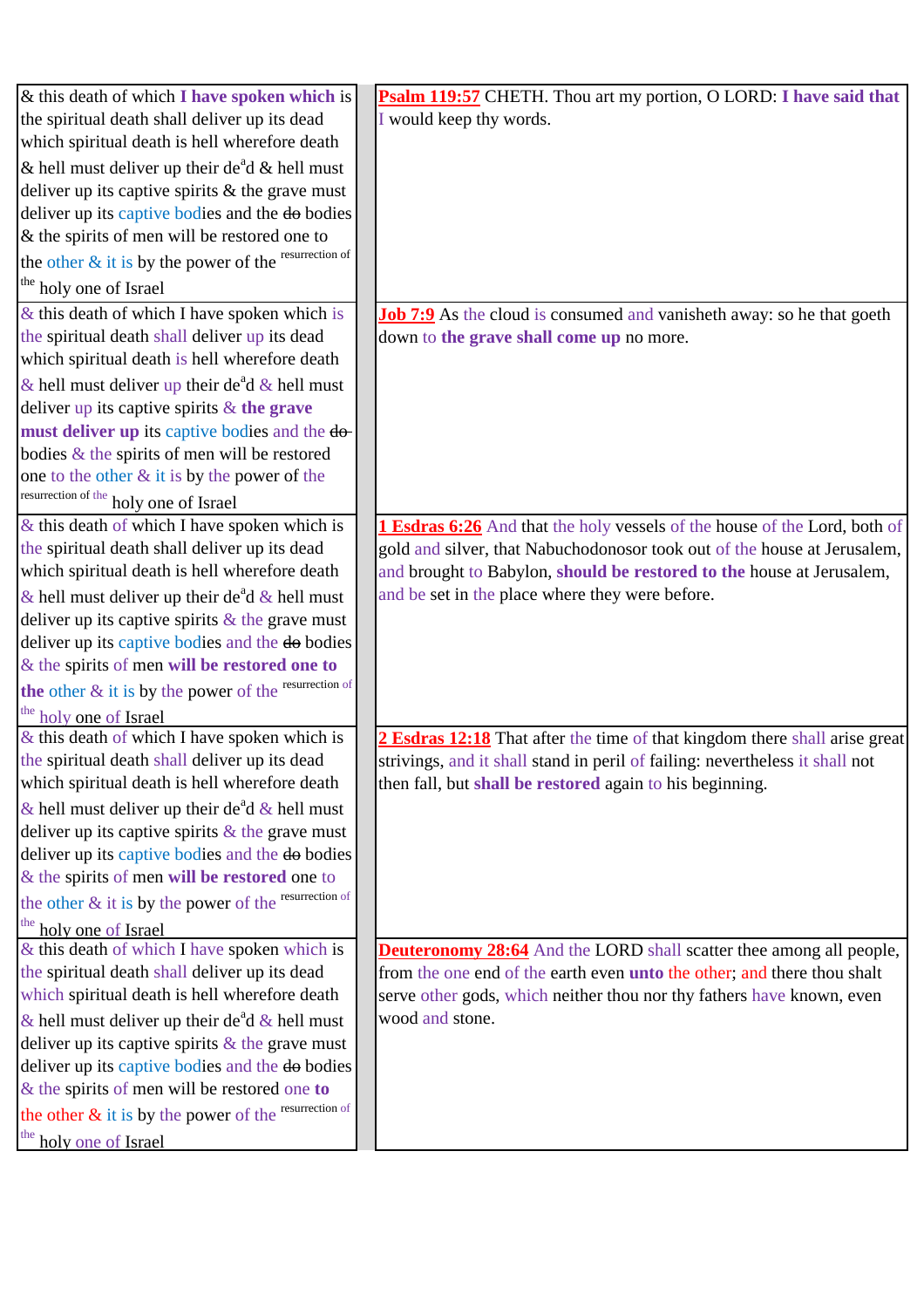| & this death of which I have spoken which is                                                   | <b>Romans 9:32</b> Wherefore? Because they sought it not by faith, but as it                                                                           |
|------------------------------------------------------------------------------------------------|--------------------------------------------------------------------------------------------------------------------------------------------------------|
| the spiritual death shall deliver up its dead                                                  | were by the works of the law. For they stumbled at that stumblingstone;                                                                                |
| which spiritual death is hell wherefore death                                                  |                                                                                                                                                        |
| & hell must deliver up their de <sup>a</sup> d & hell must                                     |                                                                                                                                                        |
| deliver up its captive spirits $\&$ the grave must                                             |                                                                                                                                                        |
| deliver up its captive bodies and the do bodies                                                |                                                                                                                                                        |
| $&$ the spirits of men will be restored one to                                                 |                                                                                                                                                        |
| the other $\&$ it is by the power of the resurrection                                          |                                                                                                                                                        |
| of the holy one of Israel                                                                      |                                                                                                                                                        |
| & this death of which I have spoken which is                                                   | <b>Judith 2:12</b> For as I live, and by the power of my kingdom, whatsoever I                                                                         |
| the spiritual death shall deliver up its dead                                                  | have spoken, that will I do by mine hand.                                                                                                              |
| which spiritual death is hell wherefore death                                                  |                                                                                                                                                        |
| & hell must deliver up their de <sup>a</sup> d & hell must                                     |                                                                                                                                                        |
| deliver up its captive spirits $\&$ the grave must                                             |                                                                                                                                                        |
| deliver up its captive bodies and the do bodies                                                |                                                                                                                                                        |
| & the spirits of men will be restored one to                                                   |                                                                                                                                                        |
| the other & it is by the power of the resurrection of                                          |                                                                                                                                                        |
| the holy one of Israel                                                                         |                                                                                                                                                        |
|                                                                                                |                                                                                                                                                        |
|                                                                                                |                                                                                                                                                        |
| $\&$ this death of which I have spoken which is                                                | Matthew 10:21 And the brother shall deliver up the brother to death,                                                                                   |
| the spiritual death shall deliver up its dead                                                  | and the father the child: and the children shall rise up against their                                                                                 |
| which spiritual death is hell wherefore death                                                  | parents, and cause them to be put to death.                                                                                                            |
| & hell must deliver up their de <sup>a</sup> d & hell must                                     |                                                                                                                                                        |
| deliver up its captive spirits $\&$ the grave                                                  |                                                                                                                                                        |
| must deliver up its captive bodies and the do-                                                 |                                                                                                                                                        |
| bodies & the spirits of men will be restored                                                   |                                                                                                                                                        |
| one to the other $&$ it is by the power of the                                                 |                                                                                                                                                        |
| resurrection of the holy one of Israel                                                         |                                                                                                                                                        |
|                                                                                                |                                                                                                                                                        |
| $&$ this death of which I have spoken which is                                                 | <b>Jeremiah 18:21</b> Therefore deliver up their children to the famine, and<br>pour out their blood by the force of the sword; and let their wives be |
| the spiritual death shall deliver up its dead                                                  | bereaved of their children, and be widows; and let their men be put to                                                                                 |
| which spiritual death is hell wherefore death                                                  | death; let their young men be slain by the sword in battle.                                                                                            |
| & hell must deliver up their de <sup>a</sup> d & hell must                                     |                                                                                                                                                        |
| deliver up its captive spirits $\&$ the grave must                                             |                                                                                                                                                        |
| deliver up its captive bodies and the do-                                                      |                                                                                                                                                        |
| bodies & the spirits of men will be restored                                                   |                                                                                                                                                        |
| one to the other $&$ it is by the power of the                                                 |                                                                                                                                                        |
| resurrection of the holy one of Israel                                                         |                                                                                                                                                        |
|                                                                                                |                                                                                                                                                        |
| $\&$ this death of which I have spoken which is                                                | <b>1 Corinthians 14:32</b> And the spirits of the prophets are subject to the                                                                          |
| the spiritual death shall deliver up its dead<br>which spiritual death is hell wherefore death | prophets.                                                                                                                                              |
|                                                                                                |                                                                                                                                                        |
| & hell must deliver up their de <sup>a</sup> d & hell must                                     |                                                                                                                                                        |
| deliver up its captive spirits $&$ the grave must                                              |                                                                                                                                                        |
| deliver up its captive bodies and the do bodies                                                |                                                                                                                                                        |
| $&$ the spirits of men will be restored one to                                                 |                                                                                                                                                        |
| the other & it is by the power of the resurrection of                                          |                                                                                                                                                        |
| the holy one of Israel                                                                         |                                                                                                                                                        |